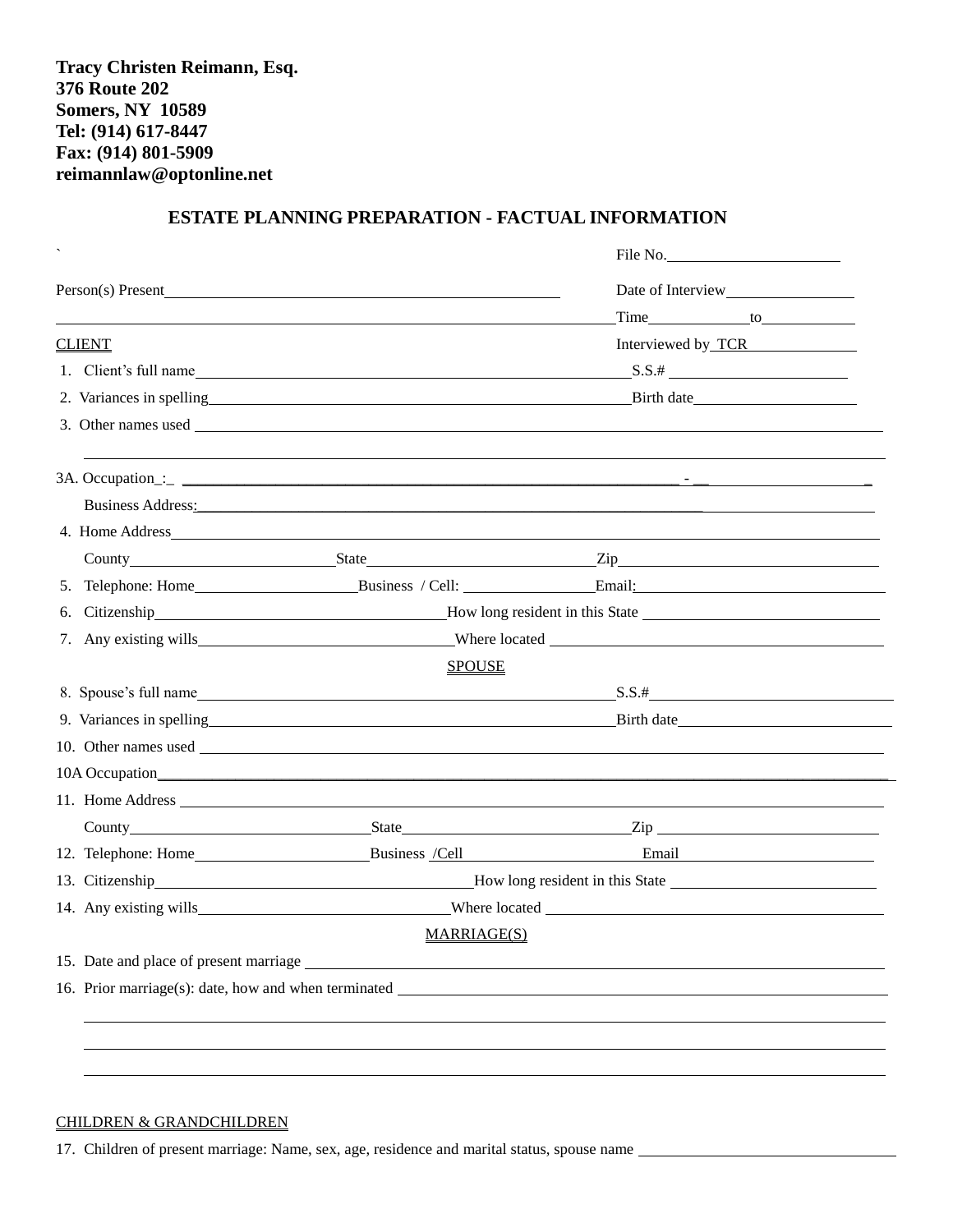|                                                                                     | Children of prior marriage:<br><u> 1989 - Johann Stoff, deutscher Stoff, der Stoff, der Stoff, der Stoff, der Stoff, der Stoff, der Stoff, der S</u>                                                                          |               |                      |  |
|-------------------------------------------------------------------------------------|-------------------------------------------------------------------------------------------------------------------------------------------------------------------------------------------------------------------------------|---------------|----------------------|--|
| 18. Adopted children: Name, sex, age residence, date of adoption and marital status |                                                                                                                                                                                                                               |               |                      |  |
|                                                                                     |                                                                                                                                                                                                                               |               |                      |  |
|                                                                                     | 20. Grandchildren: Name, sex, age, parentage, residence and marital status entertainment and the set of the set of the set of the set of the set of the set of the set of the set of the set of the set of the set of the set |               |                      |  |
|                                                                                     |                                                                                                                                                                                                                               |               |                      |  |
|                                                                                     | <b>OTHER RELATIVES</b><br>21. Parents:<br><b>OF CLIENT</b>                                                                                                                                                                    |               | <b>OF SPOUSE</b>     |  |
|                                                                                     | Living $[ ]$<br>Deceased [ ]                                                                                                                                                                                                  | Living $[\ ]$ | Deceased [ ]         |  |
|                                                                                     | Living $[ ]$<br>Deceased [ ]<br>22. Other relatives (included in Will). Brothers, sisters, grandparents, aunts, uncles, nieces, nephews, etc.                                                                                 | Living $[ ]$  | Deceased [<br>$\Box$ |  |
|                                                                                     |                                                                                                                                                                                                                               |               |                      |  |
|                                                                                     |                                                                                                                                                                                                                               |               |                      |  |
|                                                                                     | <b>ASSETS</b><br>24. Stocks, Bonds and other Securities. Account #-How registered (joint - Survivorship - P.O.D. - Trust - Custodial)- \$Values                                                                               |               |                      |  |

l

l l l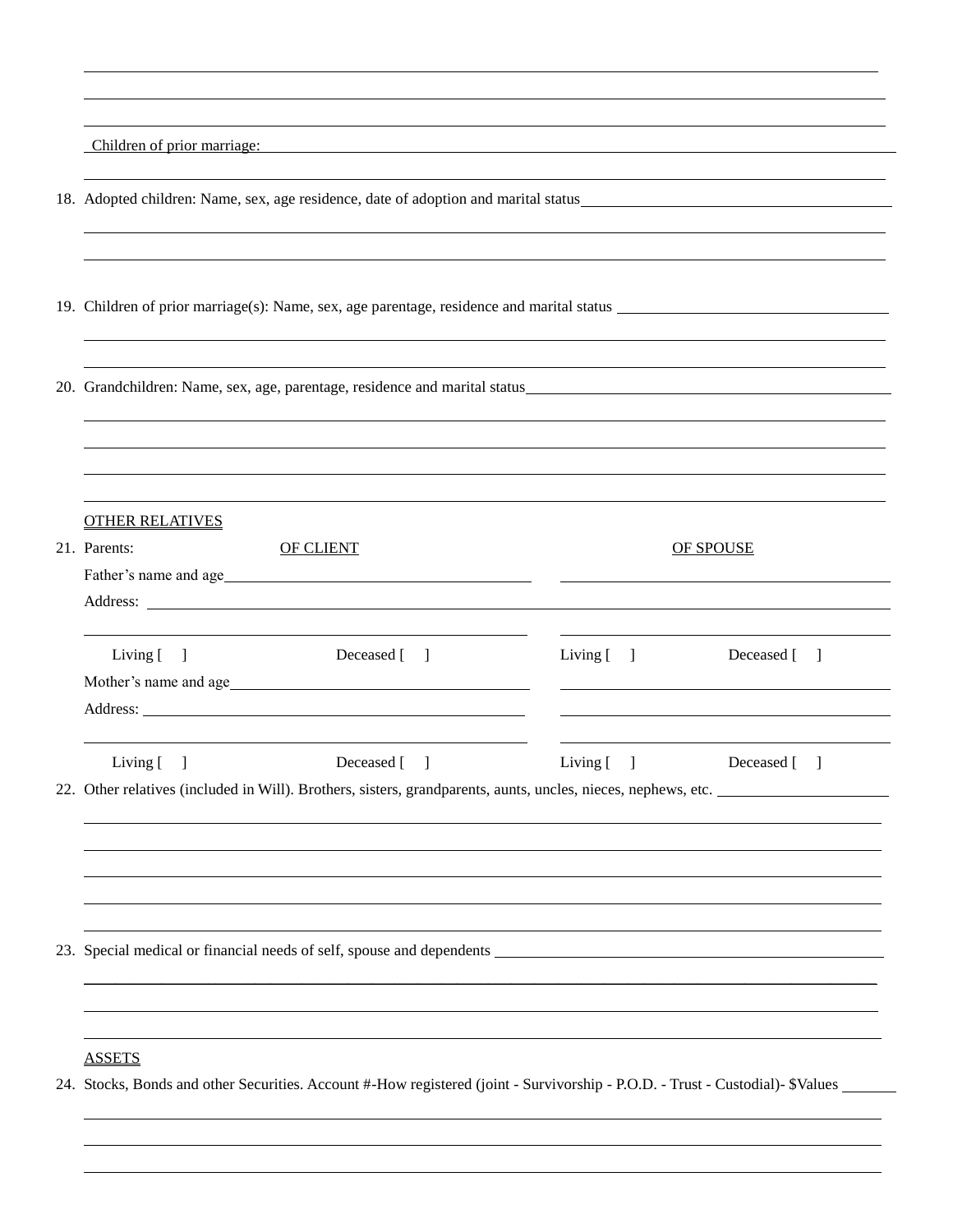| 25. Real Estate: Location and general description - record owners - how and when acquired - estimated value - mortgages                                                                                                        |
|--------------------------------------------------------------------------------------------------------------------------------------------------------------------------------------------------------------------------------|
|                                                                                                                                                                                                                                |
|                                                                                                                                                                                                                                |
|                                                                                                                                                                                                                                |
| 26. Lifge Insurance policies: (Identification: Policy #, Company, \$ Coverage, and Beneficiaries: Primary & Contingent))                                                                                                       |
|                                                                                                                                                                                                                                |
|                                                                                                                                                                                                                                |
| 26A.Health, Medical Insurance:                                                                                                                                                                                                 |
| Secondary / Supplemental: University of the secondary of the secondary of the secondary of the secondary of the secondary of the secondary of the secondary of the secondary of the secondary of the secondary of the secondar |
|                                                                                                                                                                                                                                |
|                                                                                                                                                                                                                                |
| 27. Pensions, retirement and death benefits: (Identification and beneficiary/ies)                                                                                                                                              |
|                                                                                                                                                                                                                                |
|                                                                                                                                                                                                                                |
|                                                                                                                                                                                                                                |
|                                                                                                                                                                                                                                |
|                                                                                                                                                                                                                                |
|                                                                                                                                                                                                                                |
|                                                                                                                                                                                                                                |
| 30. Personal effects: including furs, jewelry, art, cash on hand and other items of substantial value                                                                                                                          |
|                                                                                                                                                                                                                                |
|                                                                                                                                                                                                                                |
| 31. Bank and Savings & Loan Association Accounts: Savings - Time Cert. - Checking - other. How registered (Joint, Survivorship,                                                                                                |
| Trust, Custodial.) No. 2014 19:30 19:30 19:30 19:30 19:30 19:30 19:30 19:30 19:30 19:30 19:30 19:30 19:30 19:30 19:30 19:30 19:30 19:30 19:30 19:30 19:30 19:30 19:30 19:30 19:30 19:30 19:30 19:30 19:30 19:30 19:30 19:30 19 |

l

l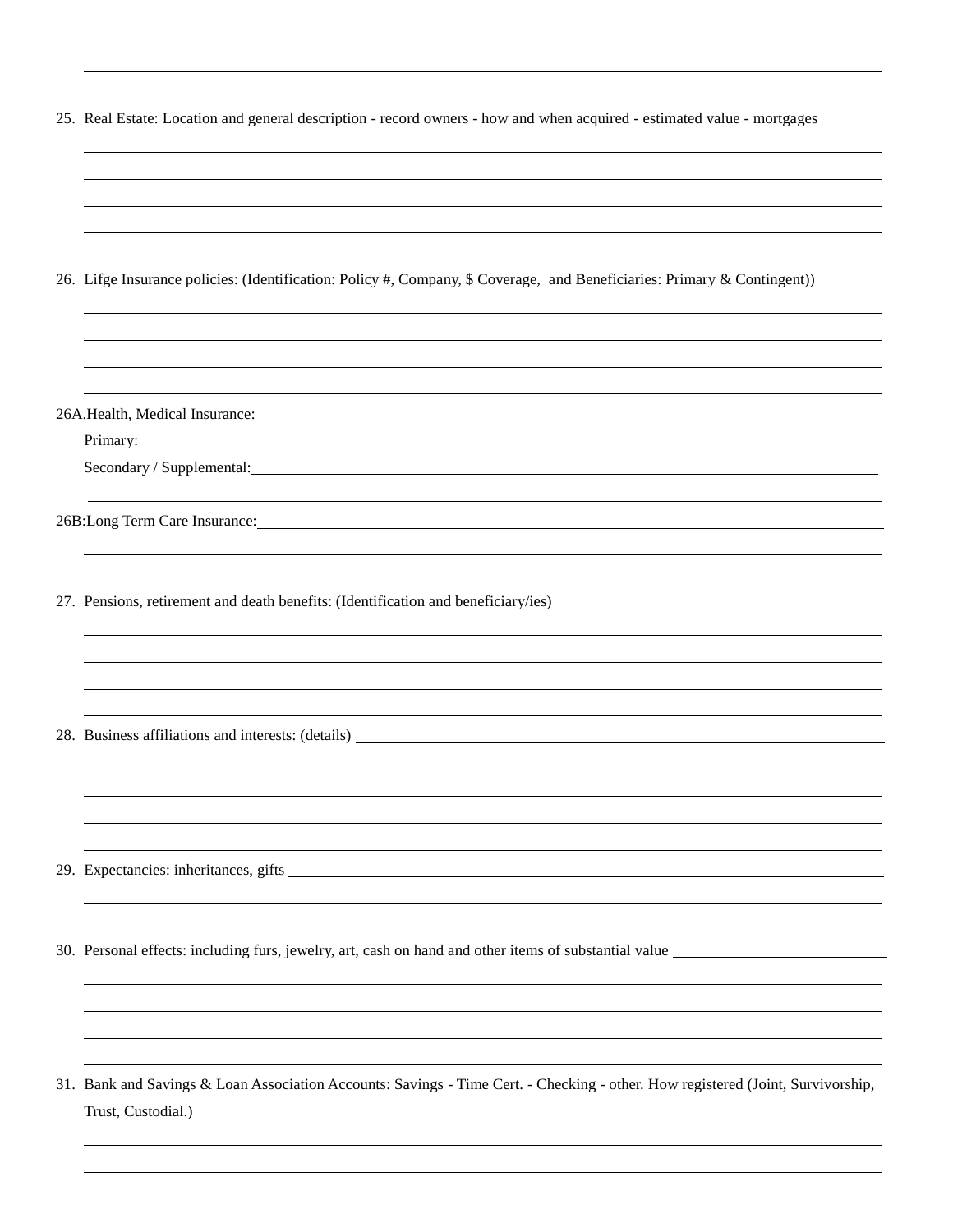| 34. Estimated gross estate: \$                                              |
|-----------------------------------------------------------------------------|
| <b>LIABILITIES:</b><br>35. Mortgages / Credit Lines [HELOC]: 2020 2020 2021 |
|                                                                             |
|                                                                             |
|                                                                             |
| 38. Automobile / Boat Loans                                                 |
| 39. Student Loans                                                           |
| 40. Other_                                                                  |
|                                                                             |

#### **DISPOSITION OF ESTATE**

Designate specific items of personalty such as jewelry, furs, works of art, silverware, china, etc. Where shares of stock are bequeathed, indicate if increments, splits, mergers and substitutions are included. Where income cash dividends are included.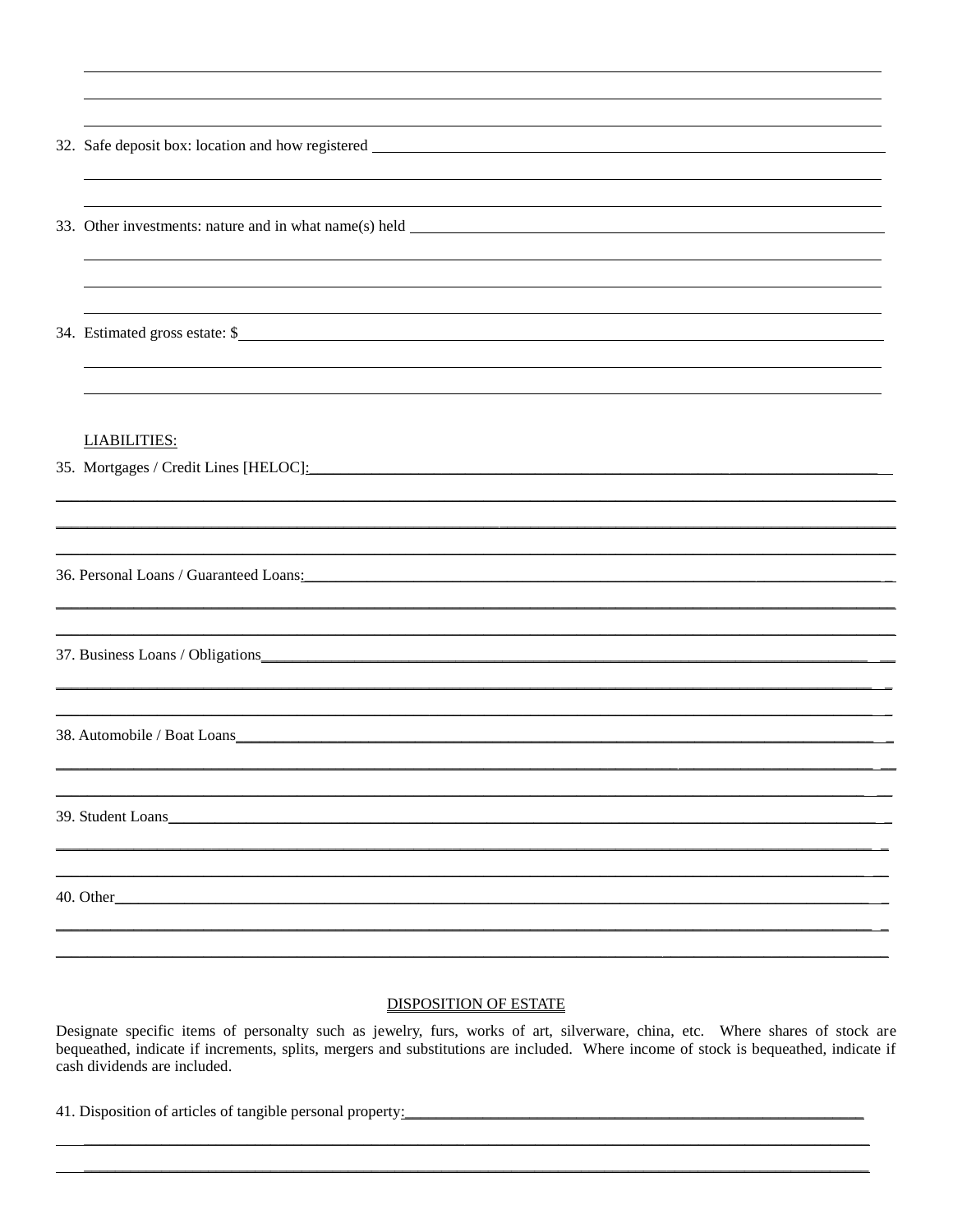| 42. Cash Bequest: Individual and Amount \$                                                                                                                                                                                                                                                                                                                                                                                     |                                            |
|--------------------------------------------------------------------------------------------------------------------------------------------------------------------------------------------------------------------------------------------------------------------------------------------------------------------------------------------------------------------------------------------------------------------------------|--------------------------------------------|
|                                                                                                                                                                                                                                                                                                                                                                                                                                |                                            |
|                                                                                                                                                                                                                                                                                                                                                                                                                                |                                            |
|                                                                                                                                                                                                                                                                                                                                                                                                                                |                                            |
| 43. To Spouse                                                                                                                                                                                                                                                                                                                                                                                                                  |                                            |
|                                                                                                                                                                                                                                                                                                                                                                                                                                |                                            |
| Special conditions or contingencies over                                                                                                                                                                                                                                                                                                                                                                                       |                                            |
| 44. To Children Management and The Children Management and The Children Management and The Children Management and The Children Management and The Children Management and The Children Management and The Children Management                                                                                                                                                                                                 |                                            |
|                                                                                                                                                                                                                                                                                                                                                                                                                                |                                            |
|                                                                                                                                                                                                                                                                                                                                                                                                                                |                                            |
| 43. To Relationship and address - age if under 18                                                                                                                                                                                                                                                                                                                                                                              |                                            |
| Legacy (include any conditions or contingencies)<br><u>Legacy</u> (include any conditions or contingencies)                                                                                                                                                                                                                                                                                                                    |                                            |
|                                                                                                                                                                                                                                                                                                                                                                                                                                |                                            |
|                                                                                                                                                                                                                                                                                                                                                                                                                                |                                            |
| $\frac{44 \text{ To}}{24 \text{ to } 24 \text{ to } 24 \text{ to } 24 \text{ to } 24 \text{ to } 24 \text{ to } 24 \text{ to } 24 \text{ to } 24 \text{ to } 24 \text{ to } 24 \text{ to } 24 \text{ to } 24 \text{ to } 24 \text{ to } 24 \text{ to } 24 \text{ to } 24 \text{ to } 24 \text{ to } 24 \text{ to } 24 \text{ to } 24 \text{ to } 24 \text{ to } 24 \text{ to } 24 \text{ to } 24 \text{ to } 24 \text{ to } 2$ | Relationship and address - age if under 18 |
| Legacy (include any conditions or contingencies)                                                                                                                                                                                                                                                                                                                                                                               |                                            |
|                                                                                                                                                                                                                                                                                                                                                                                                                                |                                            |
|                                                                                                                                                                                                                                                                                                                                                                                                                                |                                            |
| 45. To <u>contract the set of the set of the set of the set of the set of the set of the set of the set of the set of the set of the set of the set of the set of the set of the set of the set of the set of the set of the set</u>                                                                                                                                                                                           | Relationship and address - age if under 18 |
| Legacy (include any conditions or contingencies)<br><u>Legacy</u> (include any conditions or contingencies)                                                                                                                                                                                                                                                                                                                    |                                            |
|                                                                                                                                                                                                                                                                                                                                                                                                                                |                                            |
|                                                                                                                                                                                                                                                                                                                                                                                                                                |                                            |
|                                                                                                                                                                                                                                                                                                                                                                                                                                |                                            |

\_\_\_\_\_\_\_\_\_\_\_\_\_\_\_\_\_\_\_\_\_\_\_\_\_\_\_\_\_\_\_\_\_\_\_\_\_\_\_\_\_\_\_\_\_\_\_\_\_\_\_\_\_\_\_\_\_\_\_\_\_\_\_\_\_\_\_\_\_\_\_\_\_\_\_\_\_\_\_\_\_\_\_\_\_\_\_\_\_\_\_\_\_\_\_\_\_\_\_\_\_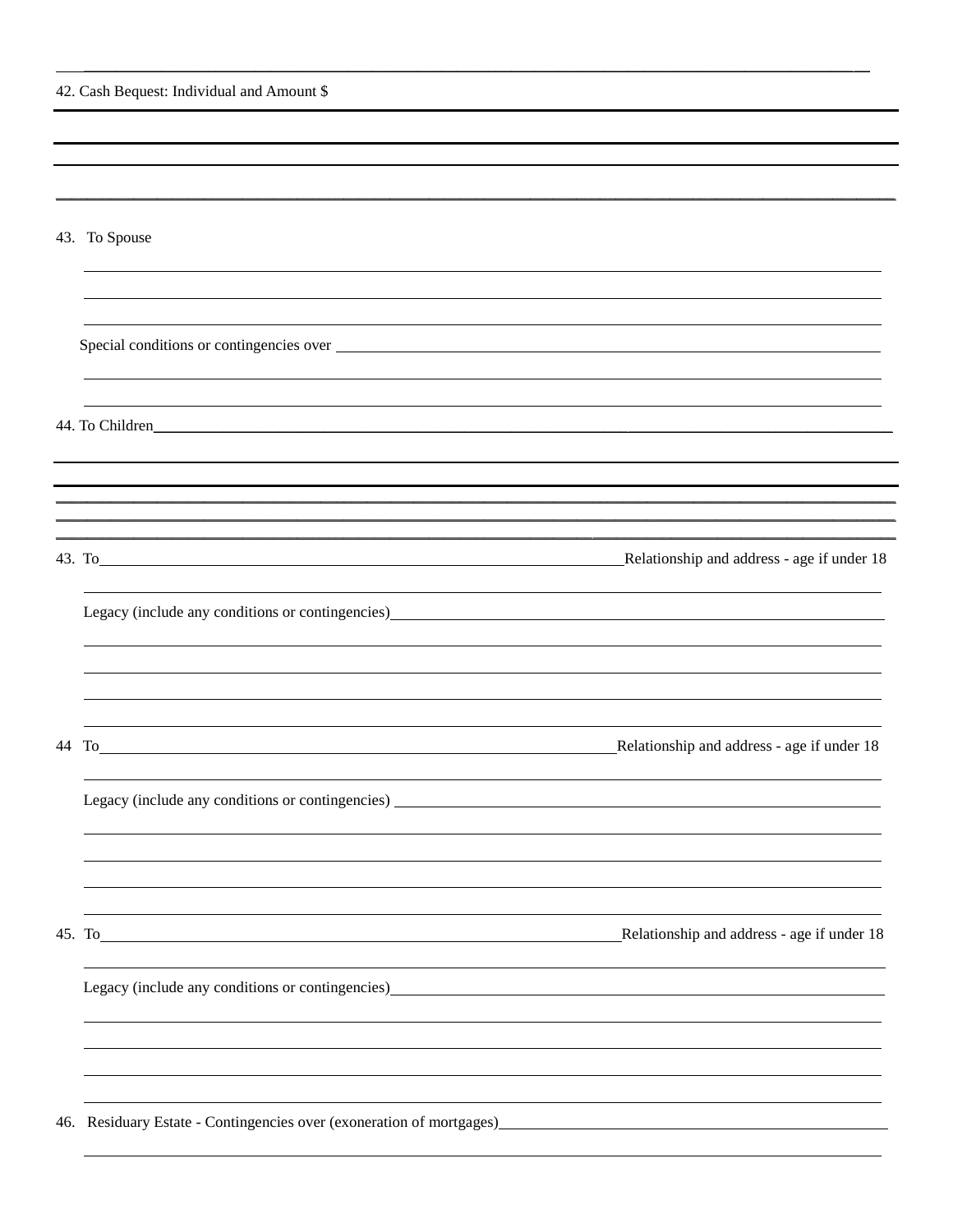| 47. Disposition of loans or advances made or to be made                                                                                                                 |                                                                                                                                                                                                                                                                   |     |  |
|-------------------------------------------------------------------------------------------------------------------------------------------------------------------------|-------------------------------------------------------------------------------------------------------------------------------------------------------------------------------------------------------------------------------------------------------------------|-----|--|
|                                                                                                                                                                         |                                                                                                                                                                                                                                                                   |     |  |
|                                                                                                                                                                         |                                                                                                                                                                                                                                                                   |     |  |
|                                                                                                                                                                         |                                                                                                                                                                                                                                                                   |     |  |
|                                                                                                                                                                         | ,我们也不会有什么。""我们的人,我们也不会有什么?""我们的人,我们也不会有什么?""我们的人,我们也不会有什么?""我们的人,我们也不会有什么?""我们的人                                                                                                                                                                                  |     |  |
|                                                                                                                                                                         |                                                                                                                                                                                                                                                                   |     |  |
|                                                                                                                                                                         |                                                                                                                                                                                                                                                                   |     |  |
|                                                                                                                                                                         |                                                                                                                                                                                                                                                                   |     |  |
|                                                                                                                                                                         |                                                                                                                                                                                                                                                                   |     |  |
|                                                                                                                                                                         |                                                                                                                                                                                                                                                                   |     |  |
|                                                                                                                                                                         |                                                                                                                                                                                                                                                                   |     |  |
|                                                                                                                                                                         |                                                                                                                                                                                                                                                                   |     |  |
|                                                                                                                                                                         |                                                                                                                                                                                                                                                                   |     |  |
|                                                                                                                                                                         | 51. Payment of inheritance - estate - death taxes                                                                                                                                                                                                                 |     |  |
|                                                                                                                                                                         |                                                                                                                                                                                                                                                                   |     |  |
|                                                                                                                                                                         |                                                                                                                                                                                                                                                                   |     |  |
|                                                                                                                                                                         |                                                                                                                                                                                                                                                                   |     |  |
|                                                                                                                                                                         |                                                                                                                                                                                                                                                                   |     |  |
|                                                                                                                                                                         |                                                                                                                                                                                                                                                                   |     |  |
|                                                                                                                                                                         |                                                                                                                                                                                                                                                                   |     |  |
|                                                                                                                                                                         | <b>FIDUCIARIES</b>                                                                                                                                                                                                                                                |     |  |
|                                                                                                                                                                         | 53. Executor(s) and Alternate(s): To serve with [ ] without [ ] Bond                                                                                                                                                                                              |     |  |
|                                                                                                                                                                         |                                                                                                                                                                                                                                                                   |     |  |
|                                                                                                                                                                         |                                                                                                                                                                                                                                                                   |     |  |
|                                                                                                                                                                         | Name<br>Relationship_                                                                                                                                                                                                                                             | Age |  |
|                                                                                                                                                                         |                                                                                                                                                                                                                                                                   |     |  |
|                                                                                                                                                                         | 54. Trustee(s) and Alternate(s): To serve with $\lceil \quad \rceil$<br>without $\begin{bmatrix} 1 \end{bmatrix}$<br><b>B</b> ond                                                                                                                                 |     |  |
|                                                                                                                                                                         | Name                                                                                                                                                                                                                                                              |     |  |
|                                                                                                                                                                         |                                                                                                                                                                                                                                                                   |     |  |
|                                                                                                                                                                         | Name  Mame  Mame  Mame  Mame  Mame  Mame  Mame  Mame  Mame  Mame  Mame  Mame  Mame  Mame  Mame  Mame  Mame  Mame  Mame  Mame  Mame  Mame $\frac{1}{2}$ $\frac{1}{2}$ $\frac{1}{2}$ $\frac{1}{2}$ $\frac{1}{2}$ $\frac{1}{2}$ $\frac{1}{2}$ $\frac{1}{2}$ $\frac{$ |     |  |
|                                                                                                                                                                         | Bond                                                                                                                                                                                                                                                              |     |  |
| 55. Guardian and alternate(s) of minor children or incompetents:<br>To serve with $\begin{bmatrix} 1 \\ 1 \end{bmatrix}$ without $\begin{bmatrix} 1 \\ 1 \end{bmatrix}$ |                                                                                                                                                                                                                                                                   |     |  |
|                                                                                                                                                                         | Relationship<br><u>Relationship</u><br>Name                                                                                                                                                                                                                       | Age |  |
|                                                                                                                                                                         |                                                                                                                                                                                                                                                                   |     |  |
|                                                                                                                                                                         | Name                                                                                                                                                                                                                                                              |     |  |
|                                                                                                                                                                         |                                                                                                                                                                                                                                                                   |     |  |

l